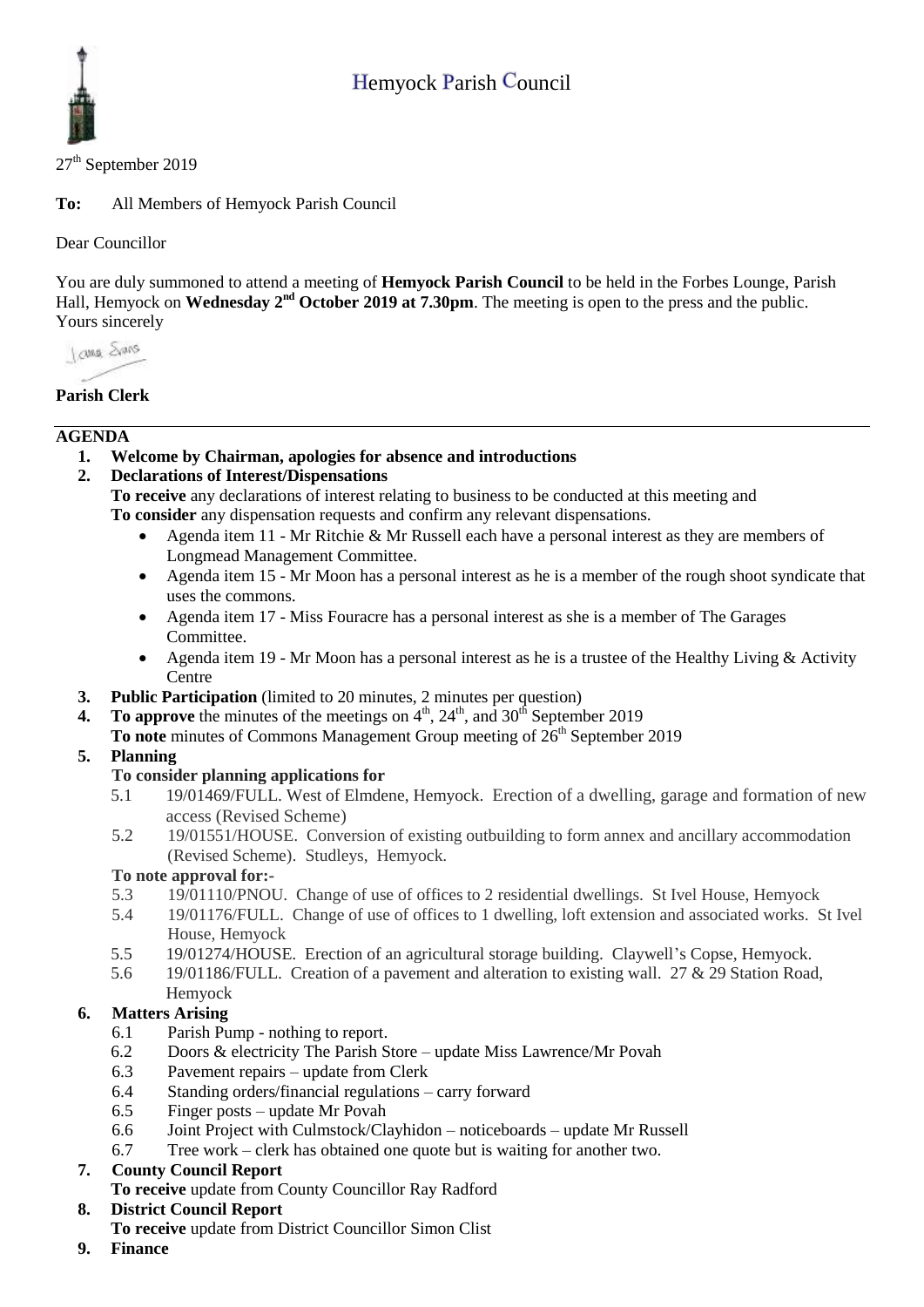### 9.1 **To agree** income and expenditure and bank reconciliation

#### **10. Clerk Update**

**To receive** update from Clerk

### **11. Longmead**

- **To receive** any relevant information
- 11.1 bridge update from Mr Povah/Mr Ritchie

## **12. Highways**

**To receive** any relevant information

12.1 Station Road pavements – planning permission has been approved. **Agree** next steps.

**13. Cemetery** 

**To receive** any relevant information

### **14. Footpaths**

**To receive** any relevant information.

- **15. Commons Management Group CMG**
	- **To receive** any relevant information

**To consider** recommendations from the CMG

- 15.1.1 to host a tree planting event at Shuttleton Common in February, where the parish council provide the stakes and guards and parishioners are able to purchase/order native hard wood trees that they can plant.
- 15.1.2 The clerk, chair of council and chair of CMG to informally meet with prospective purchaser of land adjacent to cemetery to confirm the pc's commitment to receive the community land
- 15.1.3 The areas around the benches on the turbary to be strimmed and a picnic bench installed by Mr I Pike.

#### **16. Village Maintenance**

**To receive** any relevant information

16.1 **To discuss and agree** additional tasks

**17. Garages Youth Project** 

**To receive** any relevant information

- **18. Blackdown Hills Parish Network**
	- **To receive** any relevant information
- **19. Blackdown Healthy Living & Activities Centre To receive** any relevant information
	- 19.1 **To consider** quotations for loft insulation
	- 19.2 **To receive** testimonials and **agree** heating system for centre
- **20. Asset Management**

**To receive** any relevant information

- **21. Future meeting dates – agree** date of Annual Parish Meeting.
- **22. Items raised by Chairman**
- **23. Items raised by Councillors**
- **24. Correspondence**

### **To consider**

- 24.1 email from parishioner reference speeding vehicles.
- 24.2 letter from Citizens Advice Bureau asking for a donation
- 24.3 letter from dementia friendly rural communities
- **25. Public Participation**
- **26. PR**
- **27. Date of Next Council Meeting Wednesday 6 th November 2019 at 7.30pm, Forbes Lounge, Parish Hall**

# **FINANCE SCHEDULE**

| --------- |  |                                     |  |  |
|-----------|--|-------------------------------------|--|--|
|           |  | $250.00$ Pring & Son - cemetery     |  |  |
| ـ.        |  | $150.00$   Richard Grant – cemetery |  |  |
|           |  | 50.00   A G Real – cemetery         |  |  |
| т.        |  | 12.78   Interest HSBC deposit       |  |  |
|           |  |                                     |  |  |

#### **EXPENDITURE**

|          | 297.05   I Pike |                 | Grass cutting and maintenance |
|----------|-----------------|-----------------|-------------------------------|
| <u>.</u> |                 | Tbc   D Evans   | Wages and expenses            |
| J.       |                 | Tbc   HMRC      | <b>PAYE</b>                   |
|          |                 | $120.00$ K Amor | Cleaning, public conveniences |